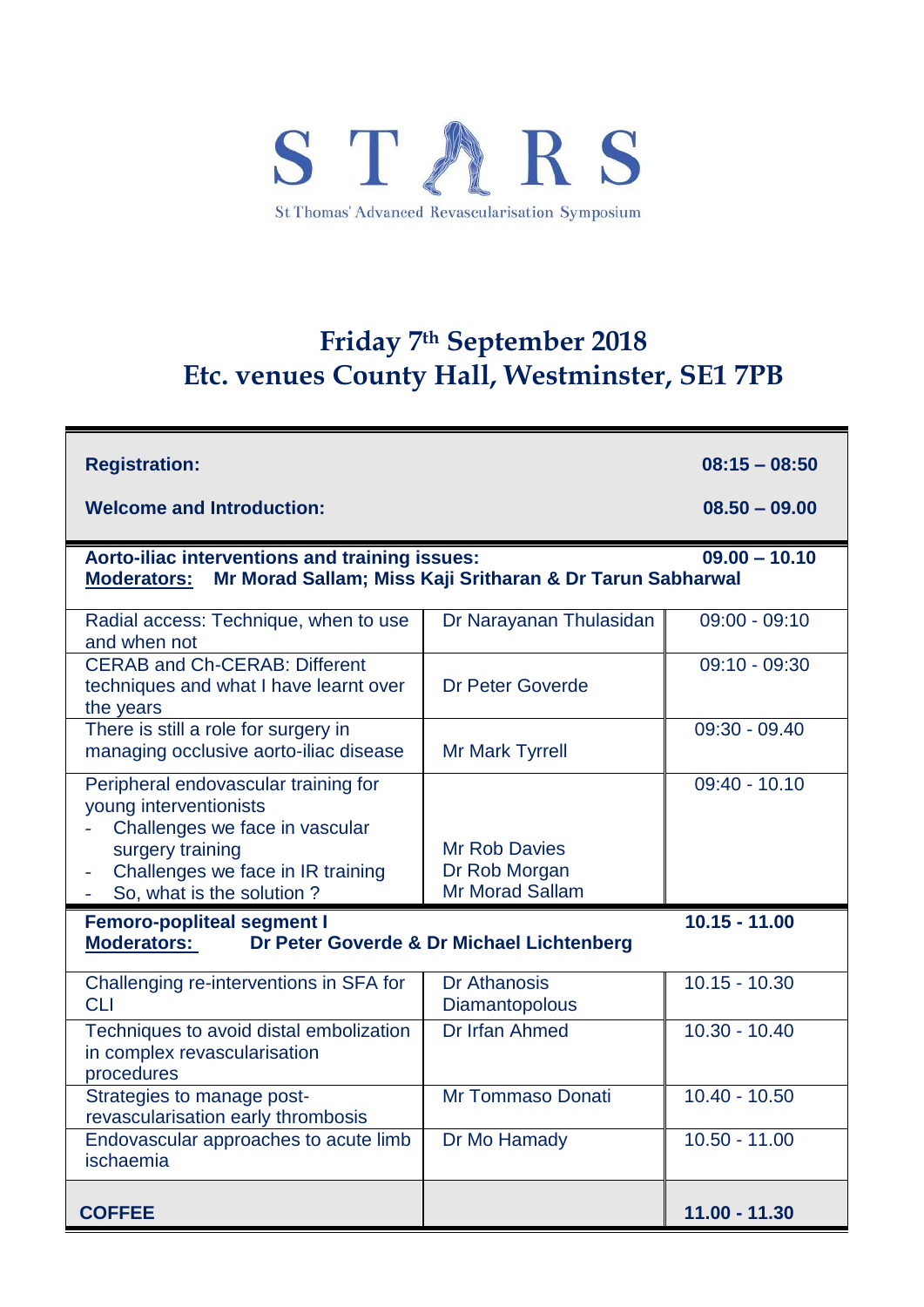| <b>Femoro-popliteal segment II</b>                                                                                                                     |                                                                                                      | $11.30 - 12.40$                |
|--------------------------------------------------------------------------------------------------------------------------------------------------------|------------------------------------------------------------------------------------------------------|--------------------------------|
| <b>Moderators:</b> Mr Hany Zayed & Dr Peter Goverde                                                                                                    |                                                                                                      |                                |
| Endovascular approaches to CFA:<br><b>Techniques and outcomes</b>                                                                                      | <b>Mr Rob Davies</b>                                                                                 | $11.30 - 11.40$                |
| Alternative access and my strategies to<br>treat infra-inguinal calcified disease                                                                      | Professor Andrej Schmidt                                                                             | $11.40 - 11.55$                |
| Open vs endo in distal tibial<br>revascularisation: The unsolved<br>dilemma                                                                            | Mr Sanjay Patel                                                                                      | $11.55 - 12.05$                |
| <b>Endovascular management of Popliteal</b><br>artery disease: Considerations and                                                                      | <b>Mr Chris Twine</b>                                                                                | $12.05 - 12.15$                |
| outcomes<br>Subintimal angioplasty: Tips, Tricks and<br>Limitations                                                                                    | Dr Aman Bolia                                                                                        | $12.15 - 12.25$                |
| <b>Industry Update</b>                                                                                                                                 |                                                                                                      |                                |
| <b>Abbott Vascular:</b>                                                                                                                                |                                                                                                      | $12.25 - 12.40$                |
| <b>LUNCH</b>                                                                                                                                           |                                                                                                      | 12.40 - 13.45                  |
| <b>Below the Knee Interventions</b>                                                                                                                    |                                                                                                      | $13.45 - 14.30$                |
| Moderators: Dr Tarun Sabharwal & Dr Aman Bolia                                                                                                         |                                                                                                      |                                |
| Popliteal trifurcation interventions: My<br>strategies, tips and tricks                                                                                | Professor Andrej Schmidt                                                                             | 13.45 - 14.00                  |
| Lifetime experience in endovascular<br>extreme distal revascularisation and<br>loop technique: My verdict                                              | Dr Lanfroi Graziani                                                                                  | $14.00 - 14.10$                |
| Lifetime experience in open extreme<br>distal revascularisation: My verdict                                                                            | <b>Mr Malcolm Simms</b>                                                                              | 14.10 - 14.20                  |
| <b>Future of distal arterial</b><br>revascularisation                                                                                                  | <b>Professor Andrej Schmidt</b><br>Dr Lanfroi Graziani                                               | 14.20 - 14.25<br>14.25 - 14.30 |
| $14.30 - 15.30$<br>How I do it (recorded cases)<br><b>Moderators:</b> Mr Hany Zayed & Professor Andrej Schmidt<br>(8 minute talk; 4 minute discussion) |                                                                                                      |                                |
| - CERAB and Ch-CERAB<br>- Retrograde Access<br>- Ultra-distal revascularisation and<br>loop technique<br>- Distal Venous Arterialisation               | <b>Dr Peter Goverde</b><br>Professor Andrej Schmidt<br>Dr Lanfroi Graziani<br>Dr Michael Lichtenberg |                                |
| - Ilio-Caval reconstruction                                                                                                                            | <b>Mr Steve Black</b>                                                                                |                                |
| <b>TEA</b>                                                                                                                                             |                                                                                                      | $15.30 - 16.00$                |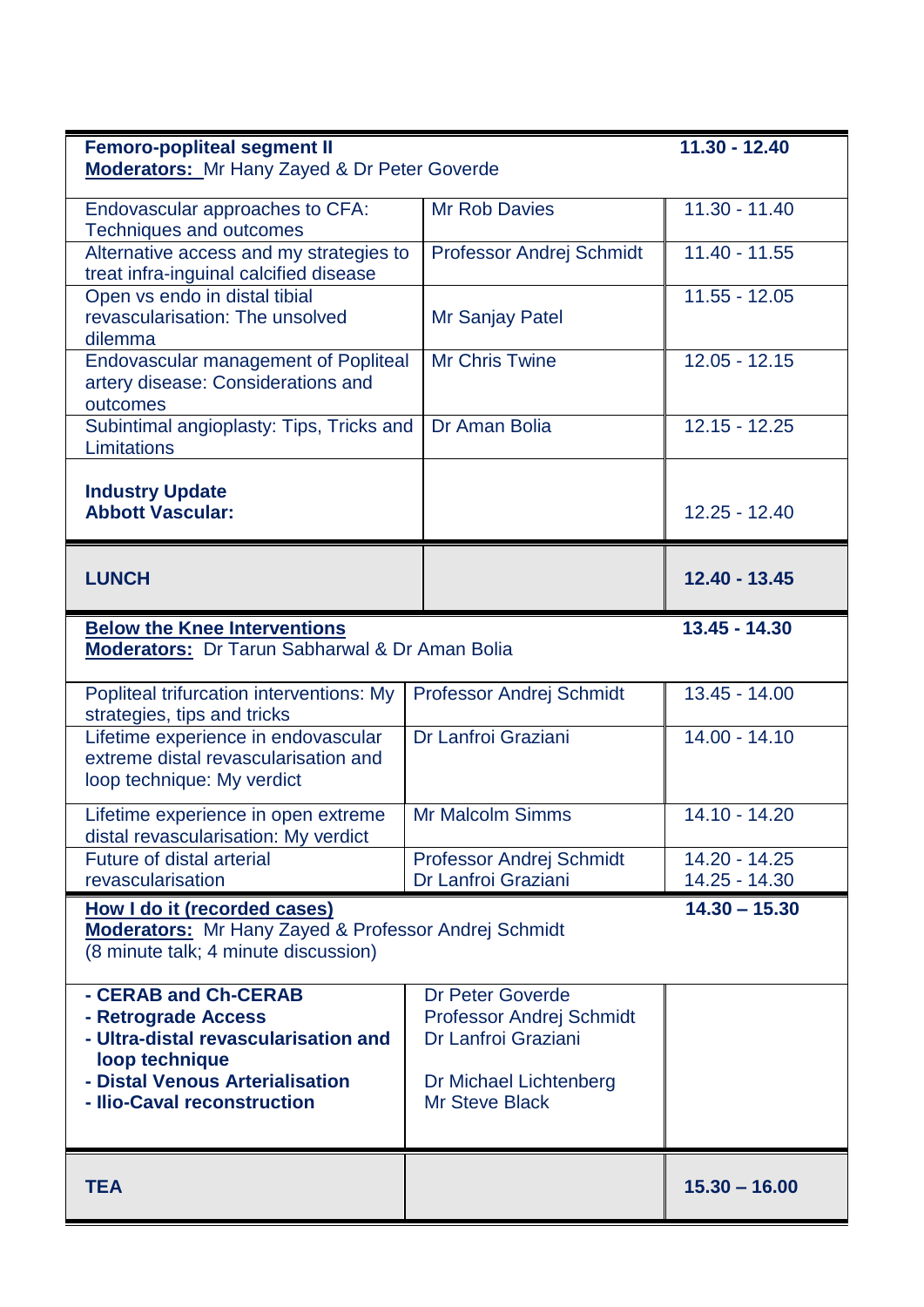| <b>Near-Misses (recorded cases)</b><br><b>Moderators: Dr Tarun Sabharwal &amp; Dr Graziani</b> | $16.00 - 17.00$                            |                 |  |
|------------------------------------------------------------------------------------------------|--------------------------------------------|-----------------|--|
| <b>Venous Session</b>                                                                          |                                            | 17.00 - 18.00   |  |
| <b>Moderators:</b> Mr Steve Black & Dr Michael Lichtenberg                                     |                                            |                 |  |
| NOAC: When to use and when not to<br>sue                                                       |                                            | $17.00 - 17.10$ |  |
| CDT vs PMT in acute DVT: Which one<br>to use: Tips and tricks                                  | Dr Narayanan Karunanithy                   | $17.10 - 17.25$ |  |
| Post-operative management strategies<br>following deep venous stenting                         | Dr Michael Lichtenberg                     | $17.25 - 17.40$ |  |
| Post-thrombotic syndrome:<br>- We should intervene on PTS to avoid<br>long-term consequences   | <b>Mr Steve Black</b>                      | $17.40 - 17.55$ |  |
| - Conservative management is as good<br>and cost effective                                     | Mr Prakash Saha                            |                 |  |
| <b>CLOSE AND FEEDBACK</b>                                                                      | Mr Hany Zayed<br><b>Dr Tarun Sabharwal</b> | $17.55 - 18.00$ |  |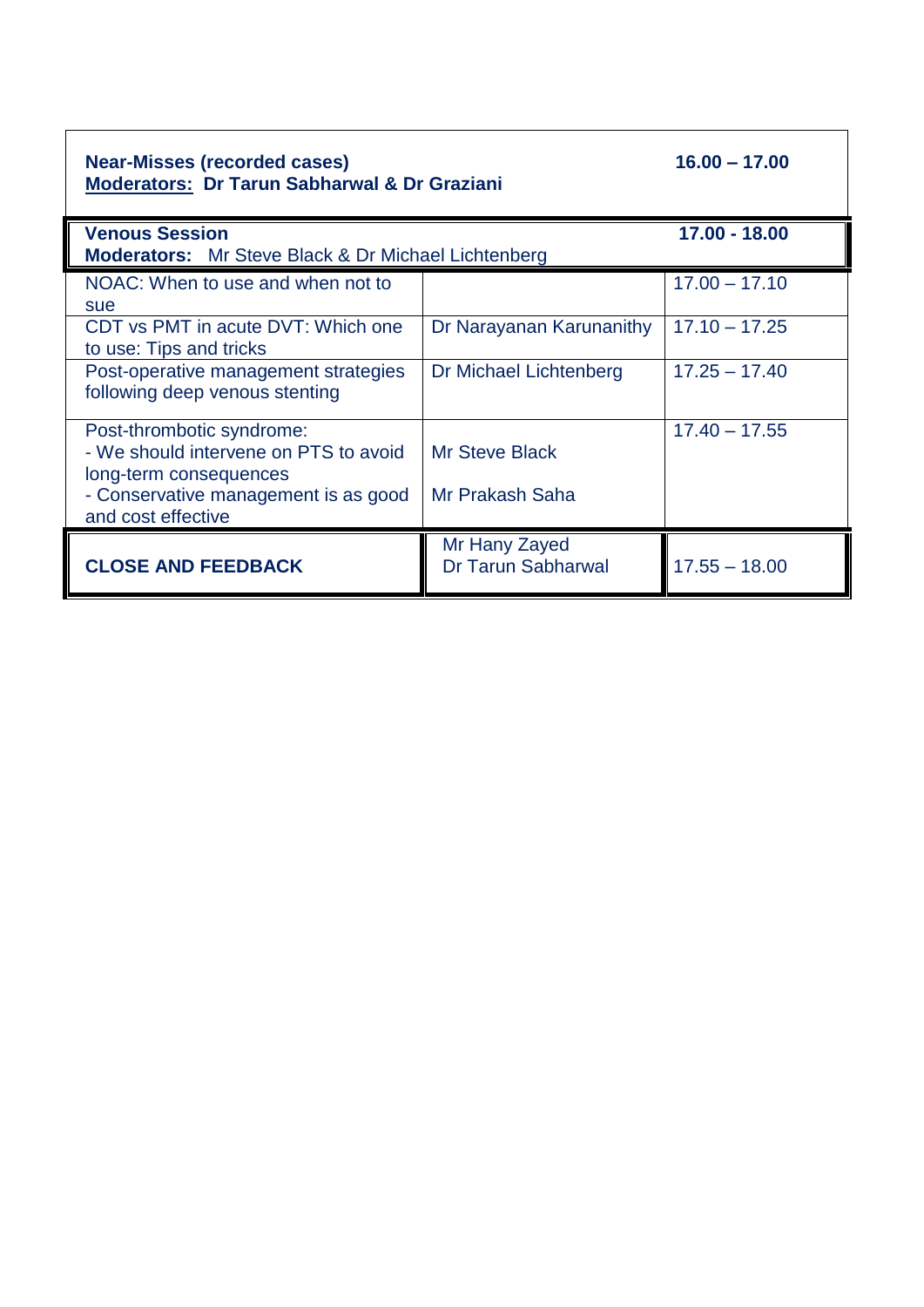**Platinum Sponsor**



**Gold Sponsor:**



**Silver Sponsors**





**Bronze Sponsors**